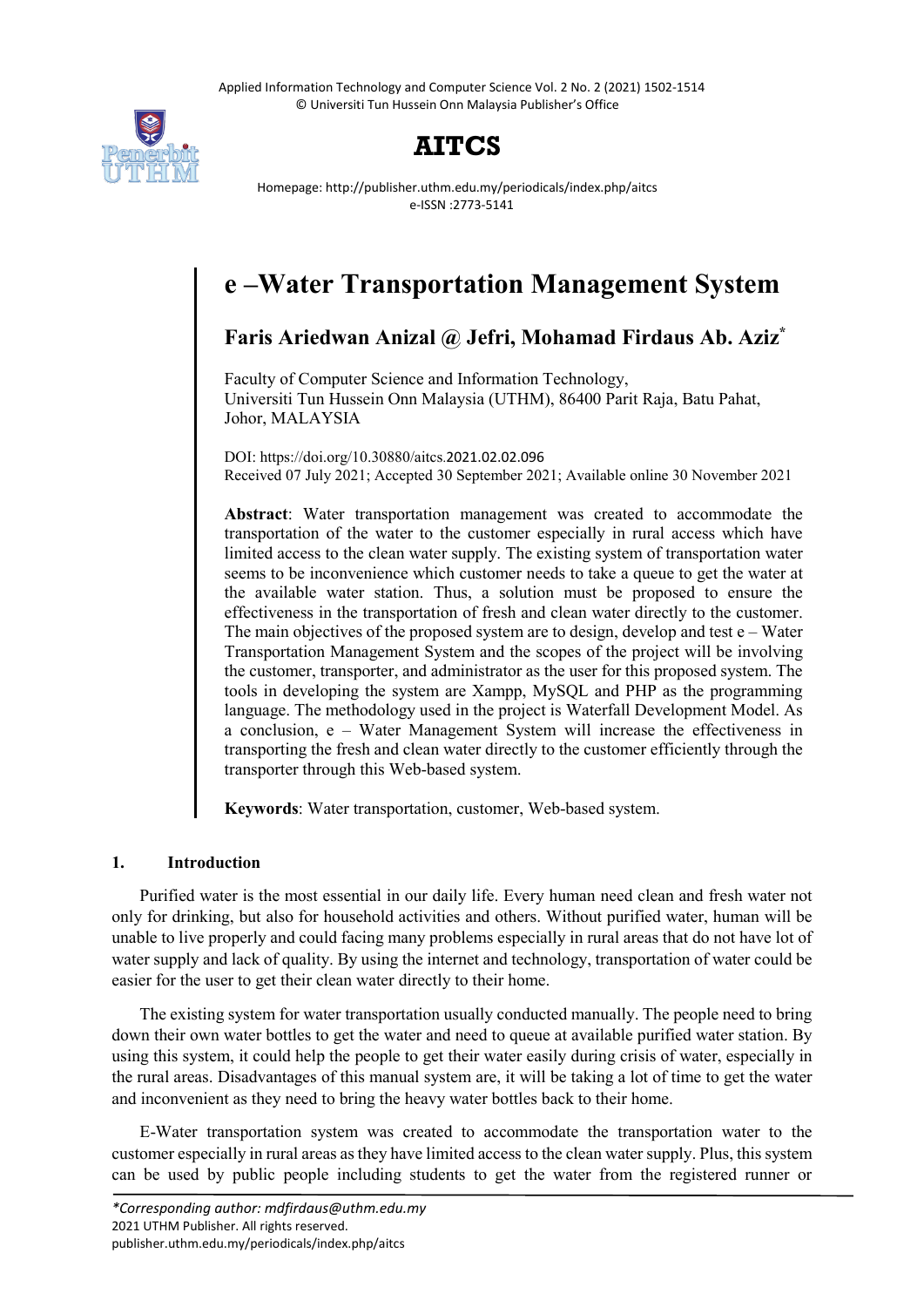transporter. This system also could provide cash on delivery (COD) and online banking methods for the fee.

This proposed system is an effective way to improve the existing manual water transportation process as it can accommodate people to get clean water especially from rural areas or areas that facing difficulty on water supply. The transportation could get the water through available water station before deliver to the customer.

# **2. Related Work**

# 2.1 Transportation Management System

E-Water Transportation Management system is a system that focusing on the transportation of water directly to the customer through the transporter. This system will be managed by the administrator who is responsible on preparing the convenient and user-friendly system to assist the customer when buying the water just making the order through the system. Compare with the manual process, the customer will take a lot of time and money for the self-transportation when buying the water at the water station. The main reason for this system is to help the customer on buying the water through the transporter through the system in online method.

# 2.2 Web-Based e-Water Transportation Management System

E-Water Transportation Management system will be using Web Technology method. Usually, Web developer would implement this technology on developing the Web-based system. It is also well-known technology other than Android which is Operating System developed by Google. Web technologies are the tools and techniques that utilised in the process of communication between all type of devices and the Internet. All the system in this world would using Internet as the medium with multiple languages and frameworks, databases, protocols, and others.

## 2.3 Comparison of the Existing system with the proposed system

This section will be discussing about the existing water delivery system that already implemented in Malaysia. The comparison will be made to analyze the best features and method to be added to improve the proposed system.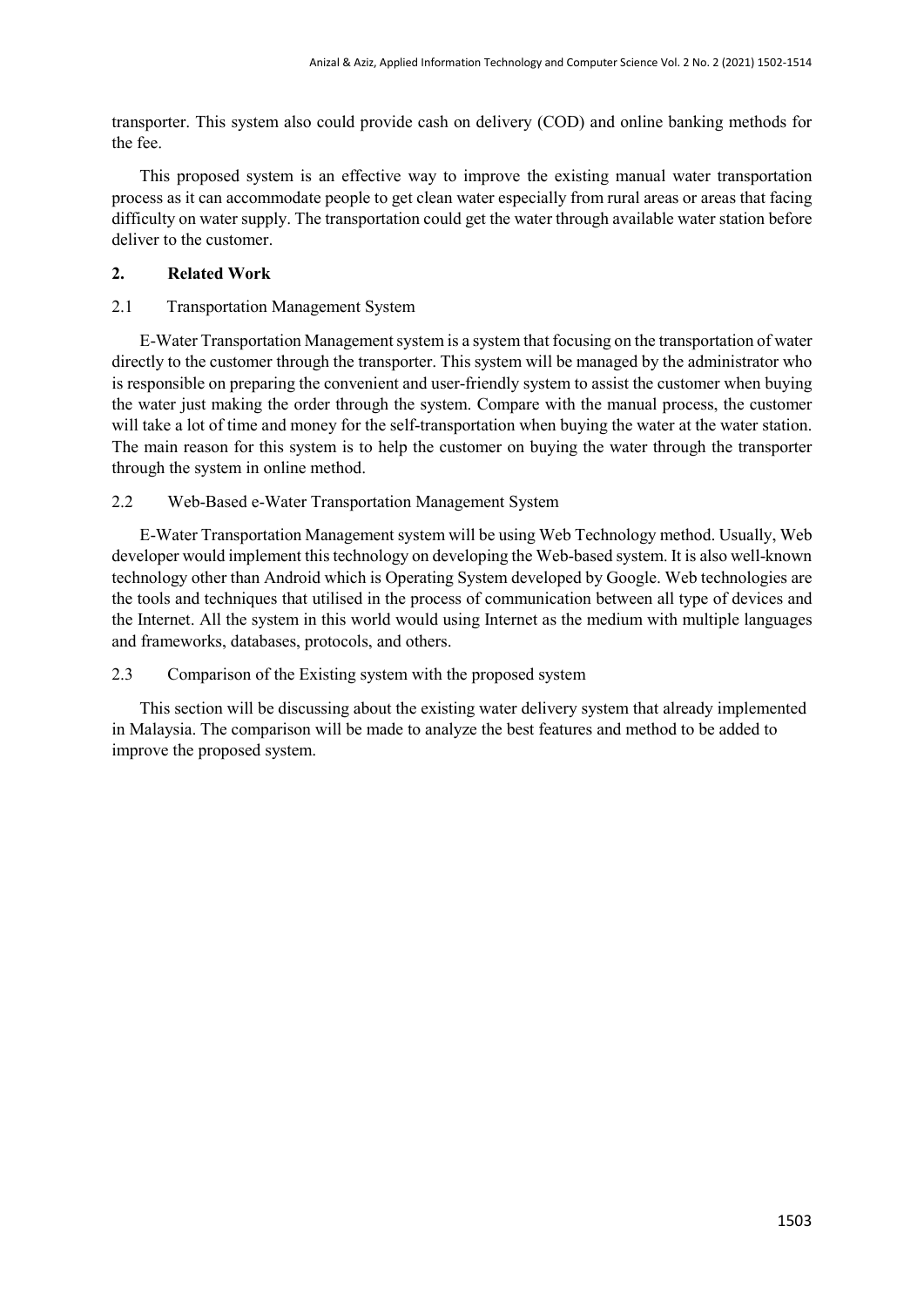| Features/System        | <b>Spritzer Delivery</b> | Cactus                 | Jantzen               | E-Water               |
|------------------------|--------------------------|------------------------|-----------------------|-----------------------|
|                        | System                   | Marketing              |                       | Transportation        |
|                        |                          | Delivery System        |                       | Management            |
|                        |                          |                        |                       | System                |
| Technology             | Web Based &              | Web Based              | Web Based             | Web Based             |
|                        | Android                  |                        |                       |                       |
| Registration           | $\sqrt{}$                | $\sqrt{}$              | $\sqrt{}$             | $\sqrt{}$             |
| Login                  | $\sqrt{}$                | V                      | V                     | V                     |
| Verification           | V                        |                        |                       |                       |
| Notification           | $\sqrt{}$                | V                      | V                     |                       |
| Product                | <b>Spritzer Natural</b>  | <b>Cactus Drinking</b> | Jantzen Mineral       | Mineral &             |
|                        | Mineral &                | & Mineral water.       | & Drinking            | Drinking              |
|                        | Carbonated               |                        | water.                |                       |
|                        | Water                    |                        |                       |                       |
|                        |                          |                        |                       |                       |
| Area Coverage          | Klang Valley,            | Klang Valley           | Kuala Lumpur          | Pedas, Negeri         |
|                        | Penang, and              | only                   | only                  | Sembilan              |
|                        | selected areas of        |                        |                       |                       |
|                        | Perak only               |                        |                       |                       |
| <b>Target Customer</b> | Household                | Household              | Household &           | Household             |
|                        |                          |                        | Corporates            |                       |
| Delivery Vehicle       | Lorry                    | Lorry                  | Lorry                 | Depend on the         |
|                        |                          |                        |                       | transporter           |
|                        |                          |                        |                       | vehicle               |
| Payment Option         | <b>Online Banking</b>    | <b>Online Banking</b>  | <b>Online Banking</b> | <b>Online Banking</b> |
|                        | or Cash on               |                        |                       | and Cash on           |
|                        | Delivery (COD)           |                        |                       | Delivery (COD)        |

| Table 1: Comparison of existing system with the proposed project |  |  |
|------------------------------------------------------------------|--|--|
|                                                                  |  |  |

## **3. Methodology/Framework**

The waterfall model is sequential software development model which the development process is seen as flowing downward (waterfall) through several process. This methodology was proposed by Winston W. Royce [3] to explain about software engineering that will probably use [3]. The reason on choosing this model was because each phase in waterfall model has distinct goals for each and need to focus and complete on one phase before moving on the next phase. On the other hand, it is easy to understand and construct due to its linear framework.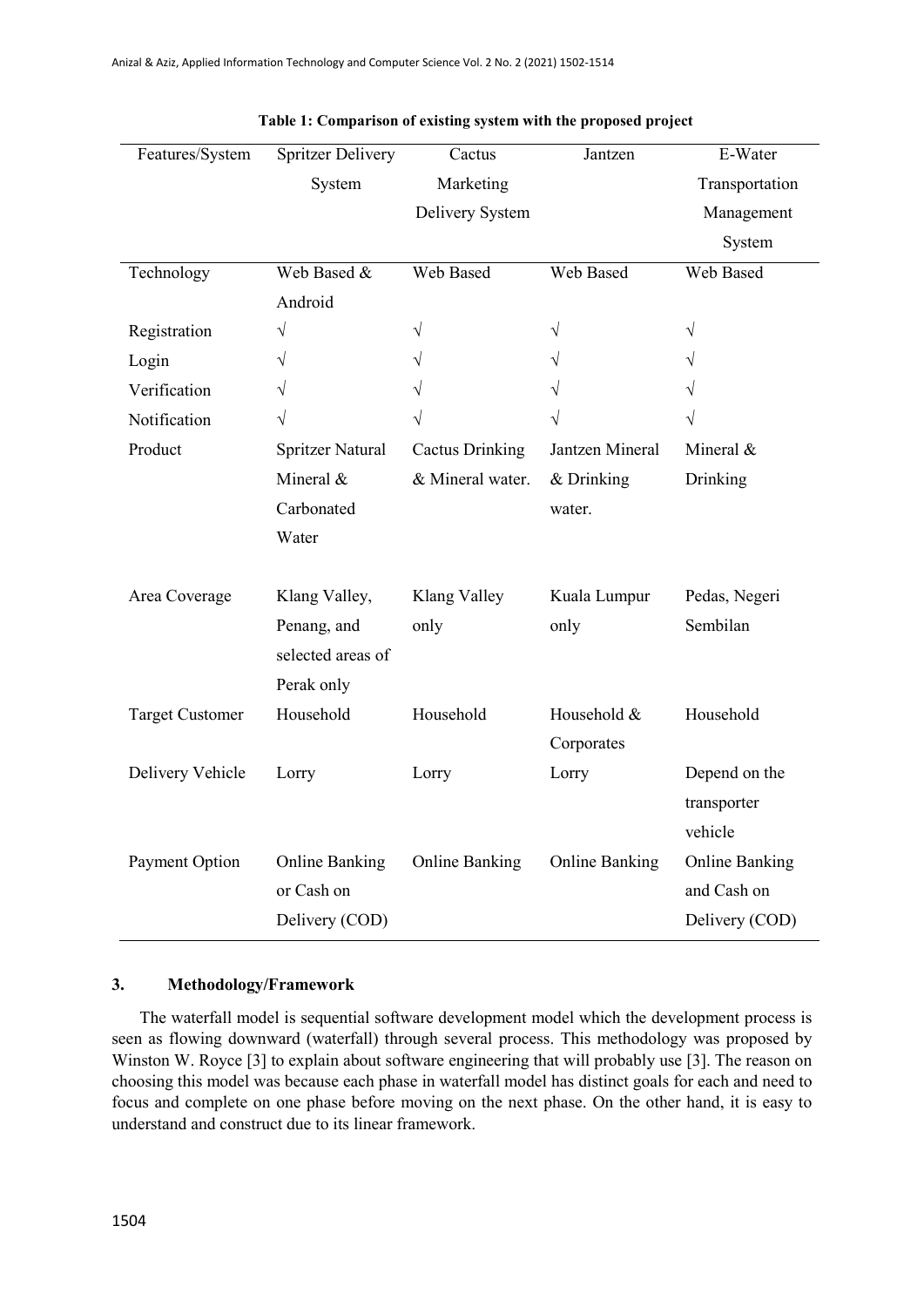In Waterfall Model, it consists of 5 phases to involved to complete the project which start from Planning, Analysis, Design, Implementation and Maintenance. The process is what we will call as System Development Life Cycle (SDLC).



#### **Figure 1: Phases in Waterfall Model**

## 3.1 Registration Module for the Customer (Main User)

Figure below shows the registration page for the new user who want to use the system. The important details that need to be include are name, email, password and phone number. The new user will be verified through email by administrator so that they can access the system later.

| Login   Register |  |
|------------------|--|
| Name             |  |
| Email            |  |
| Password         |  |
| Mobile           |  |

**Figure 2: Registration Module**

# 3.2 Login Module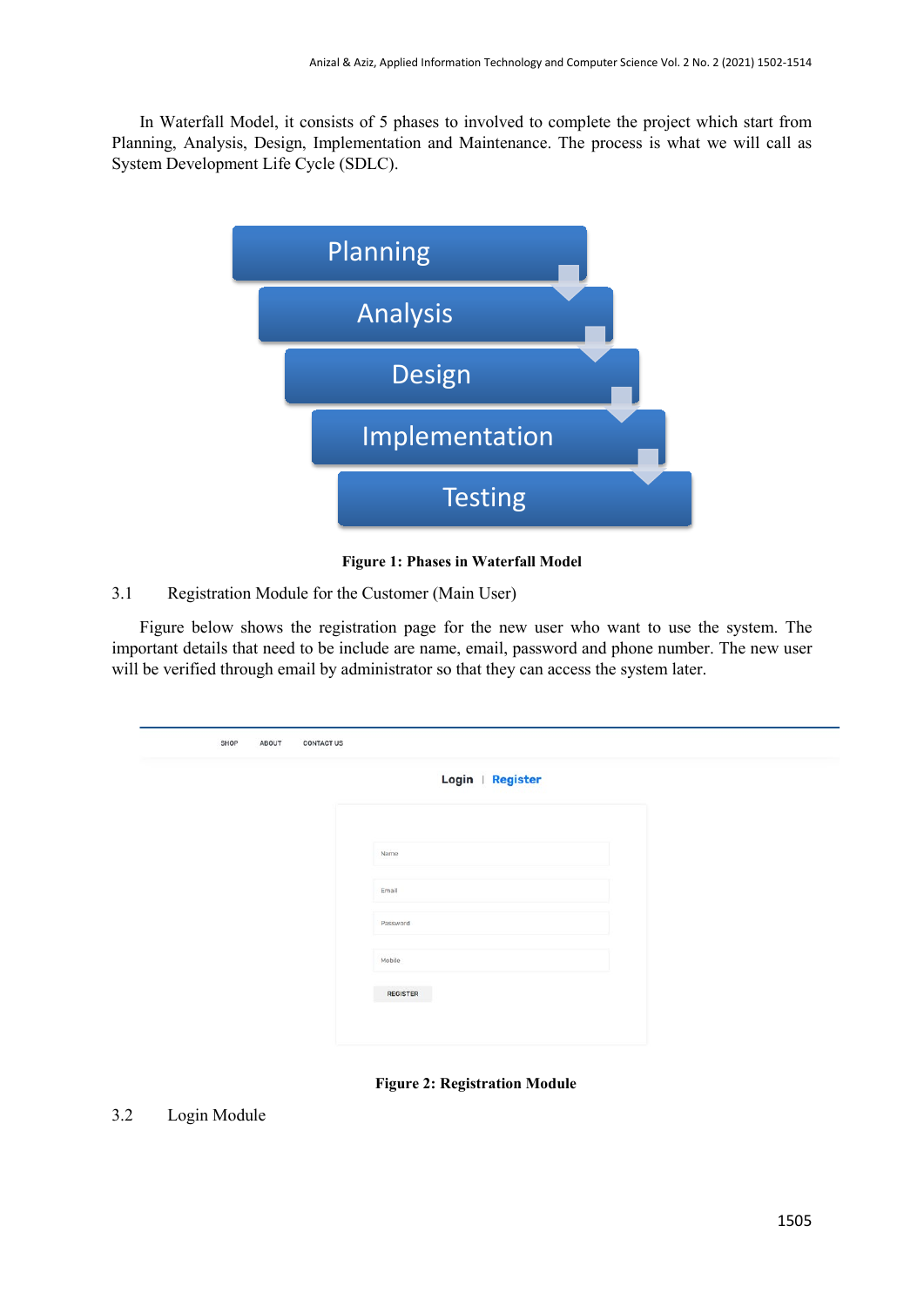Figure 3 shows the login interface of login process for the customer. The existing customer just need to login by using registered password and email before can access the system while for new user, they need to register first. The function in this page are login and account registration of the customer.

| SHOP | ABOUT | <b>CONTACT US</b> |          |                  |
|------|-------|-------------------|----------|------------------|
|      |       |                   |          | Login   Register |
|      |       |                   | Email    |                  |
|      |       |                   | Password |                  |
|      |       |                   | LOGIN    | Forgot Password? |
|      |       |                   |          |                  |

**Figure 3: Login Module for Customer**

Figure 4 shows the login interface of login process for the customer. The admin just needs to login by using username and password before can access the system.

| e-Water Transportation<br>Management System |  |  |  |  |  |  |  |  |
|---------------------------------------------|--|--|--|--|--|--|--|--|
| Pleas Sign In using Admin ID.               |  |  |  |  |  |  |  |  |
| Username                                    |  |  |  |  |  |  |  |  |
| Password                                    |  |  |  |  |  |  |  |  |
| <b>SIGN IN</b>                              |  |  |  |  |  |  |  |  |

**Figure 4: Login Module for the Administrator**

#### 3.3 Shop Module

This page will display the item which is available for the customer to buy or order. The water can be browsing into two categories which are brand and water type. The brand included are Spritzer, Bleu, Dasani and more while for type of water consists of drinking water and mineral water. The customer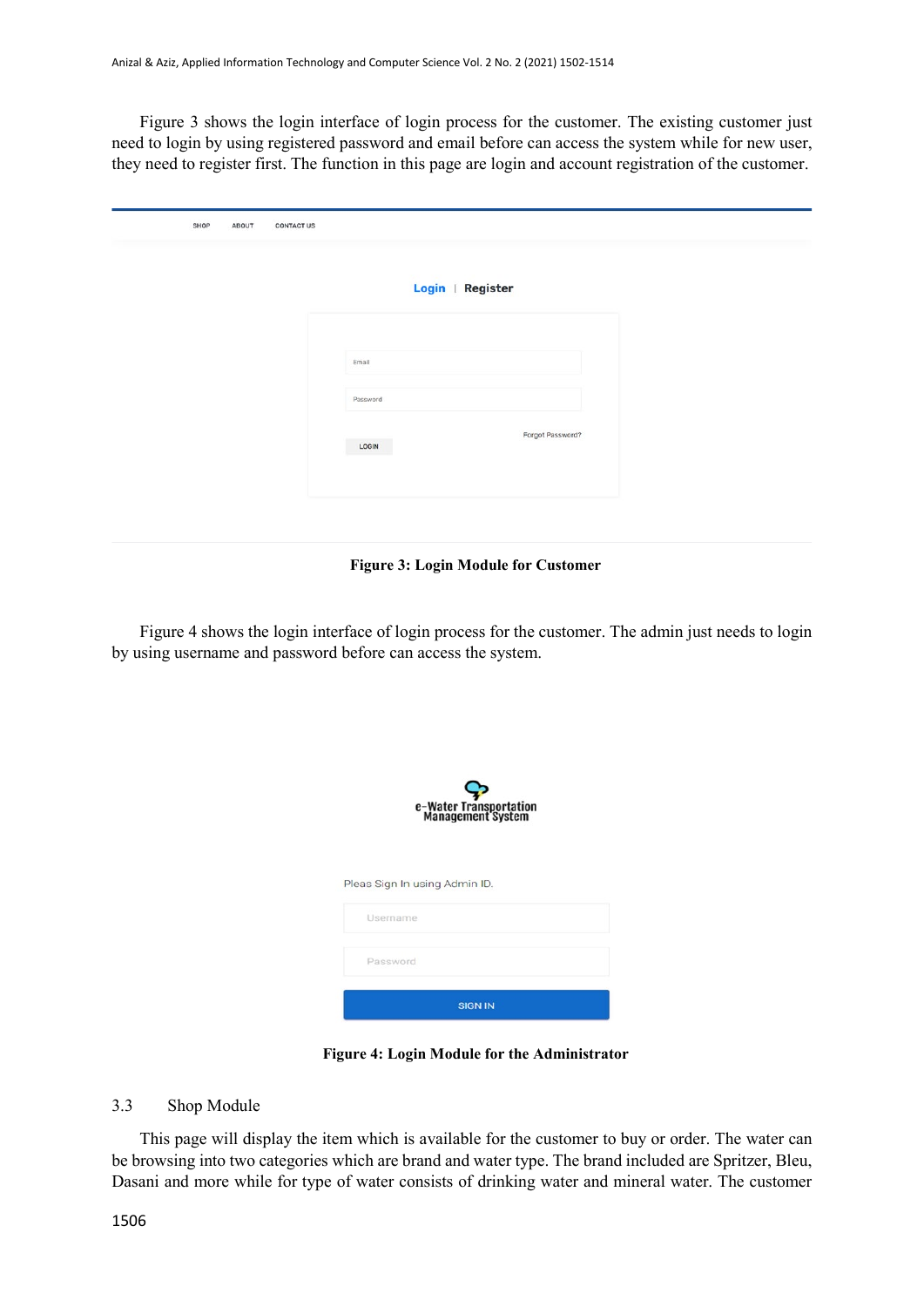also can search the item by using the search engine provided in this page. Plus, all the item is update by the administrator in item module.



**Figure 5: Shop Module**

## 3.4 Item Module

The figure below shows the page for item section which can be update by the administrator. The admin needs to register the item and insert their details before display to the customer. Also, the details included are category, water brand, image, time added and action's function. The actions button will act to edit the item availability based on the stock of the item. Active button will display the item while for deactivate button will hide the item from the customer page in shop section.

| $\equiv$                 |                   |                      |            | ¢<br>e-Water Transportation<br>Management System |             |                  |                     | Admin $\sim$ |
|--------------------------|-------------------|----------------------|------------|--------------------------------------------------|-------------|------------------|---------------------|--------------|
| $\overline{\phantom{a}}$ | Dashboard         |                      |            |                                                  |             |                  |                     |              |
| $\bullet$                | Order             | <b>Water Section</b> |            |                                                  |             |                  |                     |              |
| ÷                        | Category          | <b>Add Water</b>     |            |                                                  |             |                  |                     |              |
| 品                        | Users             | Show<br>10<br>$\div$ | entries    |                                                  |             |                  | Search              |              |
|                          | Transporter       | S.No#                | + Category | . Water                                          | Image<br>不定 | Added On<br>A.G. | Actions<br>$-4.4 -$ | 水平           |
| $\frac{0.0}{2.3}$        | Coupon Code       |                      |            |                                                  |             |                  |                     |              |
| $\bullet$                | Item              | $\mathbf{1}$         | Dasani     | DASANI® Purified Water 500ml<br>(DRINKING)       |             | 05-05-2021       | Deactive<br>Edit    |              |
|                          | Banner            | $\overline{2}$       | Dasani     | DASANI® Purified Water 500ml x 24<br>(DRINKING)  | 璺           | 05-05-2021       | Deactive<br>Edit    |              |
| Гō.                      | <b>Contact Us</b> |                      |            |                                                  |             |                  |                     |              |
| ά                        | Setting           | $\mathbf{3}$         | Bleu       | Bleu Mineral Water 600ml (MINERAL)               | ê           | 05-05-2021       | Edit Active         |              |
|                          |                   | $\overline{4}$       | Bleu       | Bleu Mineral Water 1.5L (MINERAL)                | ۱           | 05-05-2021       | Edit Active         |              |
|                          |                   | 5                    | F&N        | Ice Mountain Mineral Water 1.5L<br>(MINERAL)     |             | 05-05-2021       | Edit<br>Active      |              |

**Figure 6: Item Module**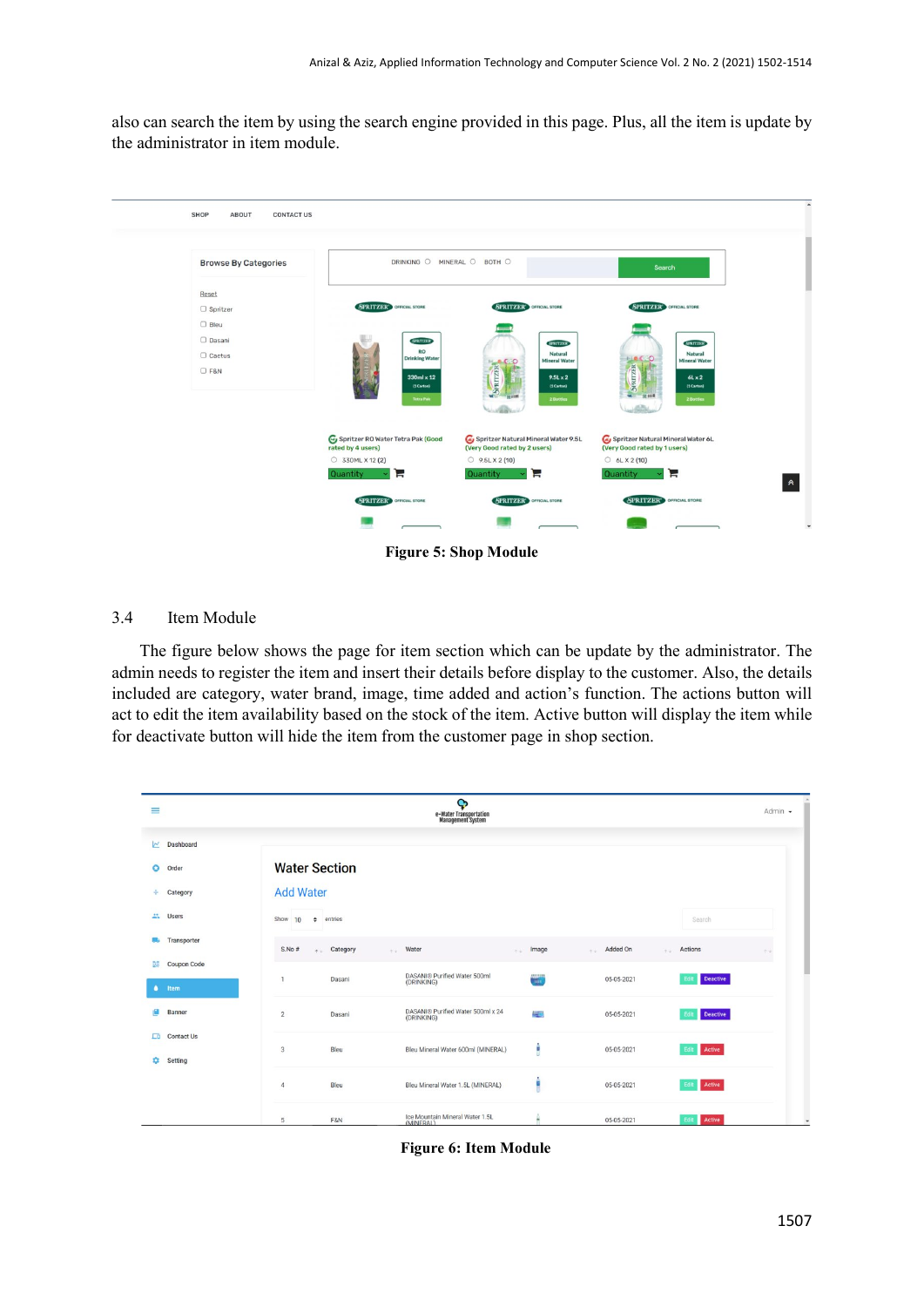## 3.5 Transporter Module

The interface is to provide the transporter the details of the customer's order. The transporter can perform the check of the item ordered and responsible to deliver the item directly to the customer. The transporter only needs to login by using mobile number and password after being registered by the admin. Figure7& 8 shows the ordered details by the customer and had been assigned by the admin for the transporter.

| e-Water Transportation<br>Management System |  |  |  |  |  |  |  |
|---------------------------------------------|--|--|--|--|--|--|--|
| <b>Transporter Login Section</b>            |  |  |  |  |  |  |  |
| Mobile Phone                                |  |  |  |  |  |  |  |
| Password                                    |  |  |  |  |  |  |  |
| <b>LOG IN</b>                               |  |  |  |  |  |  |  |

**Figure 7: Transporter Module**



Copyright © 2021 e-Water T .<br>All rights re

**Figure 8: Transporter Main Interface module**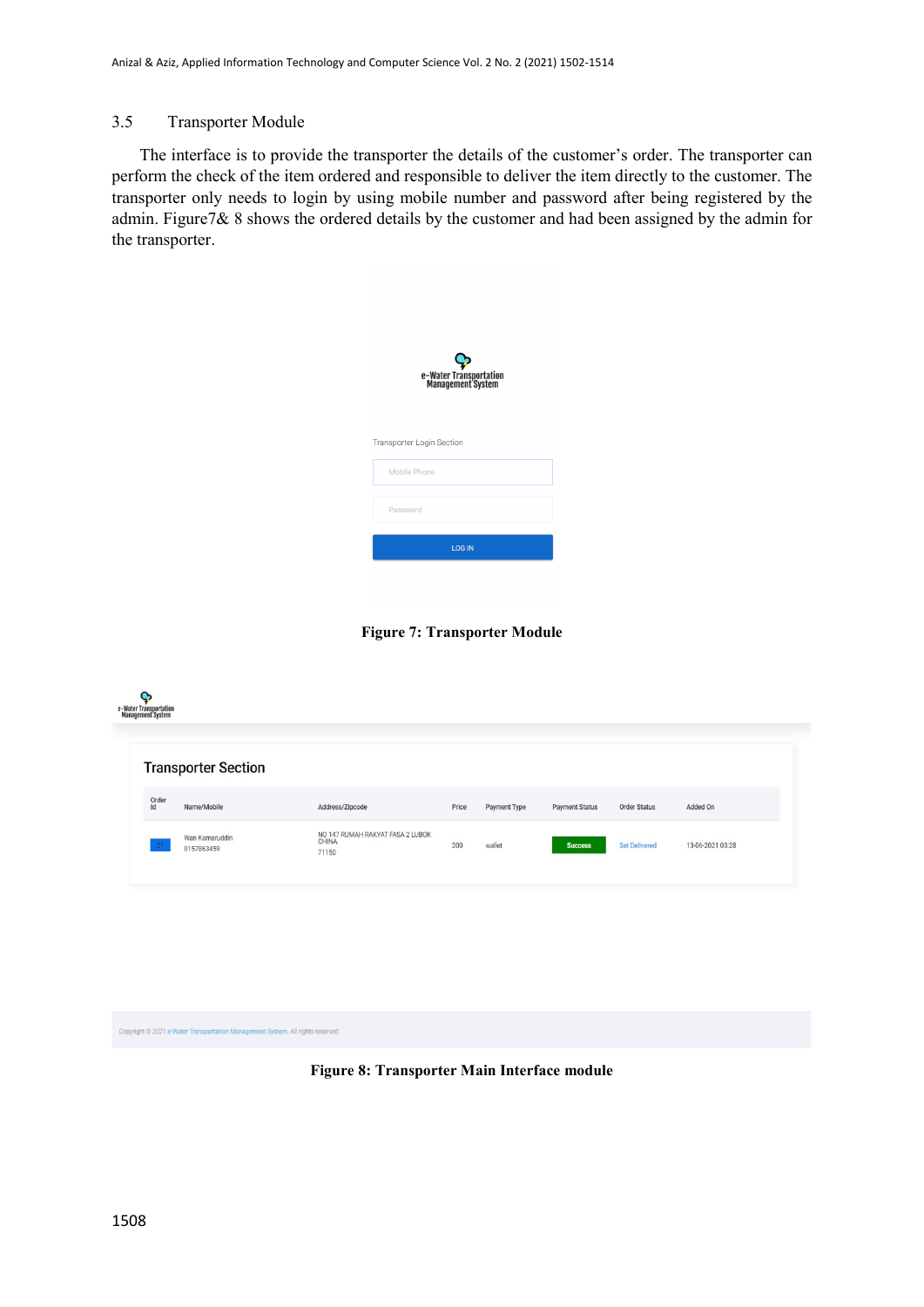# 3.6 Invoice Module

The figures below show the invoice module display in admin page. It will show the details of order item, customer details and total price. Customer can download the invoice in PDF format at customer page.

| ≡                                                                    | Ģ<br>e-Water Transportation<br>Management System          |          |                                  | Admin -                                                    |
|----------------------------------------------------------------------|-----------------------------------------------------------|----------|----------------------------------|------------------------------------------------------------|
| <b>Unapolity Control</b><br><b>D20</b><br>Item<br><b>Banner</b><br>匝 | From<br>e-Water Transportation Management<br>System       |          | NO 147 RUMAH RAKYAT FASA 2 LUBOK | Invoice to<br>Wan Kamaruddin<br>CHINA<br>71150<br>Malaysia |
| <b>Contact Us</b><br>Setting                                         | Order Date: 13-06-2021                                    |          |                                  |                                                            |
|                                                                      | Description<br>#                                          | Quantity | Unit cost                        | Total                                                      |
|                                                                      | Spritzer Distilled Water 9.5L(9.5L X 2)<br>$\overline{1}$ | 10       | 10 <sup>°</sup>                  | 100                                                        |
|                                                                      | $\overline{2}$<br>Spritzer Distilled Water(6L X 2)        | 10       | 10                               | 100                                                        |
|                                                                      |                                                           |          |                                  | <b>Total: 200</b>                                          |
|                                                                      | Status:- Pick-Up by Transporter                           |          |                                  |                                                            |
|                                                                      | <b>Update Order Status</b><br>$\check{~}$                 |          |                                  | <b>B</b> PDF                                               |

**Figure 9: Invoice Module**

|              |      |   |                    |                                                            |  | 1623245599.pdf                              |              |                                                                                                                                                                      |    |               |   | □ |  |
|--------------|------|---|--------------------|------------------------------------------------------------|--|---------------------------------------------|--------------|----------------------------------------------------------------------------------------------------------------------------------------------------------------------|----|---------------|---|---|--|
|              | G    |   |                    |                                                            |  |                                             |              | ① File   C:/Users/Acer%20Users/Downloads/1623 Q {a                                                                                                                   |    | ో             | ₲ |   |  |
| $\mathbf{1}$ | of 1 | Q |                    |                                                            |  |                                             |              |                                                                                                                                                                      |    |               |   |   |  |
|              |      |   |                    |                                                            |  | e-Water Transportation<br>Management System |              |                                                                                                                                                                      |    |               |   |   |  |
|              |      |   |                    |                                                            |  | <b>Amount Due: 160</b>                      | Order ID: 17 | Hi Wan Kamaruddin,<br>This is an invoice for your recent purchase.                                                                                                   |    |               |   |   |  |
|              |      |   | <b>Description</b> |                                                            |  | Qty                                         |              |                                                                                                                                                                      |    | <b>Amount</b> |   |   |  |
|              |      |   |                    | <b>Spritzer Natural Mineral</b><br>Water 350ml(350ML X 24) |  |                                             | 8            |                                                                                                                                                                      | 80 |               |   |   |  |
|              |      |   |                    | <b>Spritzer Natural Mineral</b><br>Water 250ml(250ML X 24) |  |                                             | 8            |                                                                                                                                                                      | 80 |               |   |   |  |
|              |      |   |                    |                                                            |  | <b>Total</b>                                |              |                                                                                                                                                                      |    | 160           |   |   |  |
|              |      |   |                    |                                                            |  |                                             | Cheers.      | If you have any questions about this invoice, simply reply to this<br>email or reach out to our support team for help.<br>e - Water Transportation Management System |    |               |   |   |  |

**Figure 10: Invoice in PDF Format**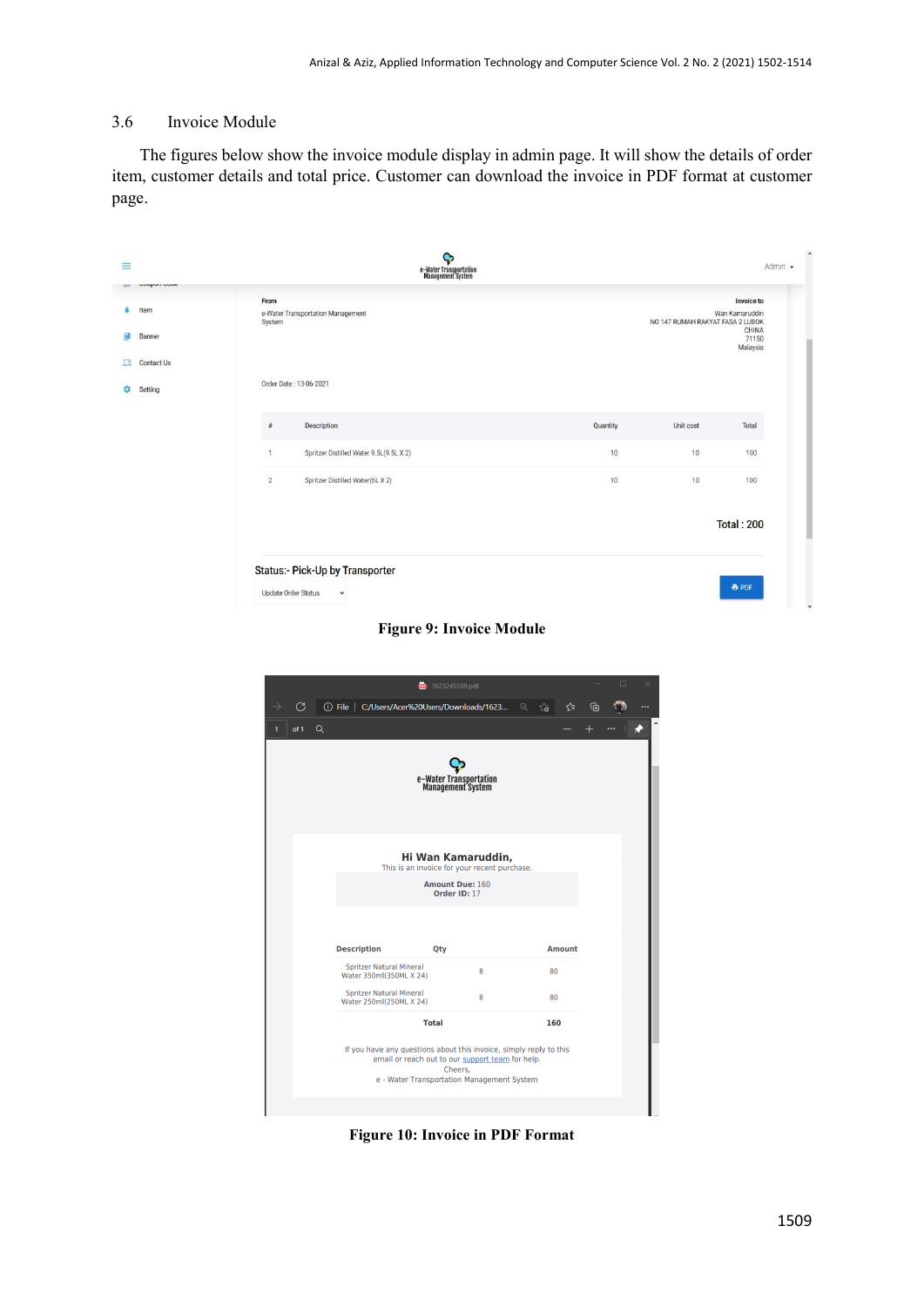## 3.7 Payment Module

The customer can make the payment in the payment module and can select 3 options of the payment type such as COD, online banking and E-wallet. The coupon section can allow the customer to insert the coupon code if any promotions or events occur. This module will require user to enter their details for the delivery process and total price that need to be pay.

|                                                                                   | 2. OTHER INFORMATION<br>$\curvearrowright$ |                      |                          |                                                                                                                                              |  |  |  |  |  |
|-----------------------------------------------------------------------------------|--------------------------------------------|----------------------|--------------------------|----------------------------------------------------------------------------------------------------------------------------------------------|--|--|--|--|--|
| First Name<br>Wan Kamaruddin<br>Address<br>NO 147 RUMAH RAKYAT FASA 2 LUBOK CHINA | Email Address<br>wans@gmail.com            | Mobile<br>0157863459 | Zip/Postal Code<br>71150 | <b>SYNTHE</b><br>$\mathbf{a}$<br><b>Drinking Water</b><br>9.5Lx2<br><b><i><u>OSMAN</u></i></b><br><b>Jihama</b><br>Phantom Remote<br>Oty: 10 |  |  |  |  |  |
| Coupon Code<br>BELIA35                                                            | APPLY COUPON                               |                      |                          | <b>100 MYR</b><br>SPRITZER STONE FOR<br><b>SPACIFIER</b>                                                                                     |  |  |  |  |  |
| C Cash on Delivery(COD)<br>O Online Banking                                       |                                            |                      |                          | Distilled<br><b>Drinking Water</b><br>62x2<br><b>SCalled</b><br><b>Theme</b>                                                                 |  |  |  |  |  |
| · Wallet<br>PLACE YOUR ORDER                                                      |                                            |                      |                          | Phantom Remote<br>Qty: 10<br>100 MYR                                                                                                         |  |  |  |  |  |
|                                                                                   |                                            |                      |                          | Total:<br><b>200 MYR</b><br>Coupon Code:<br><b>BELIA35</b>                                                                                   |  |  |  |  |  |

**Figure 11: Payment Module**

## 3.8 Coupon Module

The admin inserts, delete or remove the coupon code if they want to make a promotion or event sale to the customer. The customer can directly enter the code at the coupon section before proceeding to make the payment and have their price discounted. The code has their own details which can be use based on the situation or cart minimum price.

| $\equiv$                 |                   |                            |               |            | Ģ<br>e-Water Transportation<br>Management System |                                    |                 |                                       | Admin $\sim$ |
|--------------------------|-------------------|----------------------------|---------------|------------|--------------------------------------------------|------------------------------------|-----------------|---------------------------------------|--------------|
| $\overline{\phantom{a}}$ | Dashboard         |                            |               |            |                                                  |                                    |                 |                                       |              |
| o                        | Order             | <b>Coupon Code Section</b> |               |            |                                                  |                                    |                 |                                       |              |
| ÷                        | Category          | <b>Add Coupon Code</b>     |               |            |                                                  |                                    |                 |                                       |              |
| z.                       | <b>Users</b>      | Show<br>$\div$<br>10       | entries       |            |                                                  |                                    |                 | Search                                |              |
|                          | Transporter       | S.No #                     | * Code/Value  | Type<br>W. | Cart Min<br>0.41                                 | <b>Expired On</b><br>$\sim$ $\sim$ | Added On<br>4.4 | Actions                               | b.L          |
| 鼹                        | Coupon Code       | $\mathbf{1}$               | BELIA35<br>35 | P          | 50                                               | 2021-08-31                         | 13-06-2021      | Active Delete<br>Edit                 |              |
|                          | Item              |                            |               |            |                                                  |                                    |                 |                                       |              |
|                          | Banner            | $\overline{2}$             | PROMO50<br>50 | F          | 150                                              | 2021-12-31                         | 13-06-2021      | Active Delete<br>Edit                 |              |
| ᇛ                        | <b>Contact Us</b> | $_{3}$                     | REG100<br>100 | F          | 200                                              | 2021-06-30                         | 05-06-2021      | Active Delete<br>Edit                 |              |
| o                        | Setting           | $\overline{4}$             | FRIDAY<br>200 | F          | 200                                              | 2021-08-15                         | 10-07-2020      | Active Delete<br>Edit                 |              |
|                          |                   | $\sqrt{5}$                 | FIRST50<br>10 | P          | 50                                               | 2020-08-20                         | 20-06-2020      | <b>Delete</b><br>Edi<br><b>Active</b> |              |

**Figure 12: Coupon Module**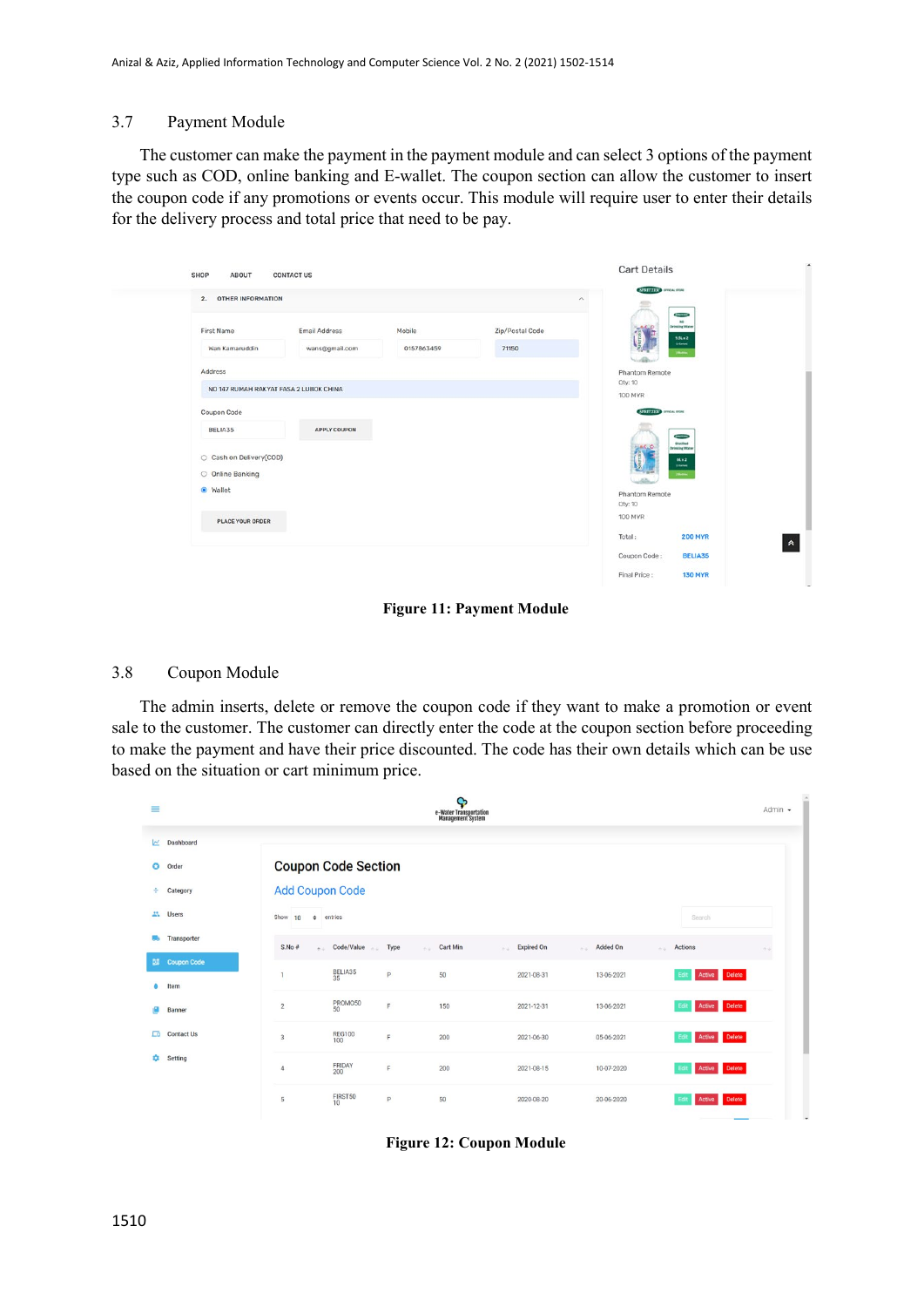## **4. Results and Discussion**

Requirement analysis is the process by which user's requirements will be collect and gather before developing the system. This will be including all the activities such as evaluating, recording, validating, and handling software and hardware requirements. Meanwhile, design process is to search possible functional and non-functional requirement before designing the framework on how the system should works.

## 4.1 Functional and Non-functional requirements of the system

Table below shows the functional and non-functional specifications of the system to be created for the Web-based water transportation management system. It will explain the details of the system functionality which is important for project development.

| No | Modules               | Functionalities                                                                                                                                                                                                                       |
|----|-----------------------|---------------------------------------------------------------------------------------------------------------------------------------------------------------------------------------------------------------------------------------|
|    | Login                 | The system should allow the customers to login using username/id<br>and password.                                                                                                                                                     |
|    |                       | The system should allow the customer to input valid userID and<br>password to login as the user.                                                                                                                                      |
|    |                       | The systems should inform the customer if entering the wrong input.<br>The system should redirect the customer into the user's dashboard.                                                                                             |
| 2  | Registration          | The system should allow the new user to register before login.<br>The system should alert the customer if the new users want to use the<br>same username to avoid duplicate.<br>The system should give suggestions for the passwords. |
| 3  | Order                 | The system should allow the customer to order the water.<br>The system should show the list of the product that can be buy.<br>The system should allow the customers to buy/pay for the ordered<br>water.                             |
| 4  | Transportation        | The system should allow the transporter to transport the water<br>directly to the customer                                                                                                                                            |
| 5  | Payment               | The system should allow user to choose the payment method<br>The system should allow user to make the payment through online                                                                                                          |
| 6  | Invoice<br>Generating | The system should generate the invoice to the customer for each of<br>their order.                                                                                                                                                    |

#### **Table 2: Functional Requirements**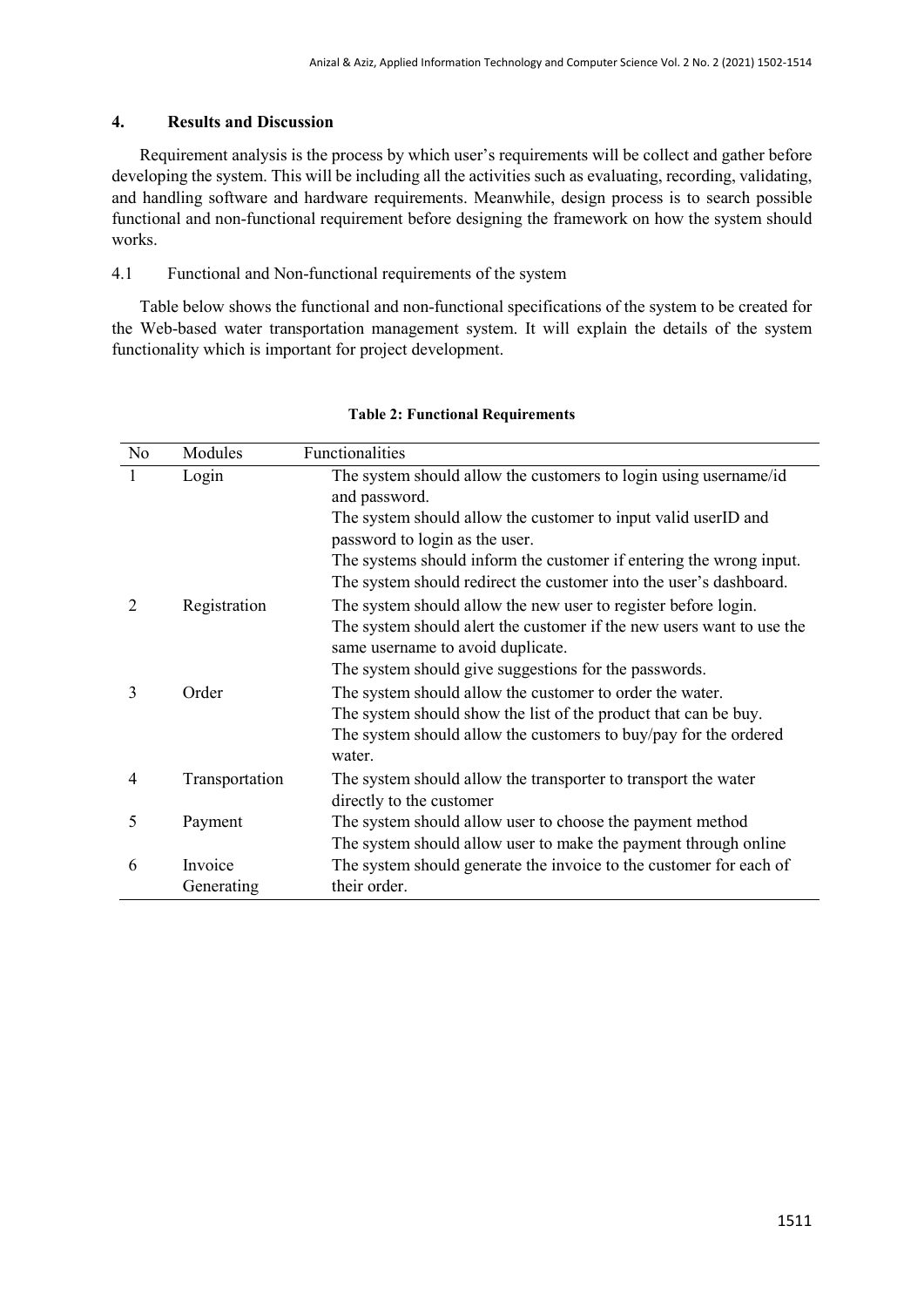| No | Modules     | Functionalities                                                                         |
|----|-------------|-----------------------------------------------------------------------------------------|
|    | Performance | The system should be able to use anytime and anywhere.                                  |
|    |             | The communication between the user and the system should not be                         |
|    |             | more than 5 minutes.                                                                    |
|    | Operational | The system should be user-friendly.                                                     |
|    |             | The system should always be maintained and keep up to date for the<br>products (water). |
|    |             | The system should be able to run on Web Browser such as Google                          |
|    |             | Chrome and Mozilla Firefox.                                                             |
|    | Security    | The system should allow only authorised user to login.                                  |
|    |             | The system allows only the administrator to generate the invoice.                       |
|    |             | The system should ask the customer to enter ID and password to                          |
|    |             | login again after inactivity for more than 10 minutes.                                  |

#### **Table 3: Non-Functional Requirements**

## 4.2 Data Flow Figure Level 0

Data flow Figure (DFD) is a data flow process describes a process that will happen during the development process of the system. The Figure will help to understand the process flow on developing the system. Data flow Figure Level 0 processes involved customer, transporter, and administrator as the entities. It will show the key processes in the system in details.



**Figure 13: Data Flow Figure Level 0**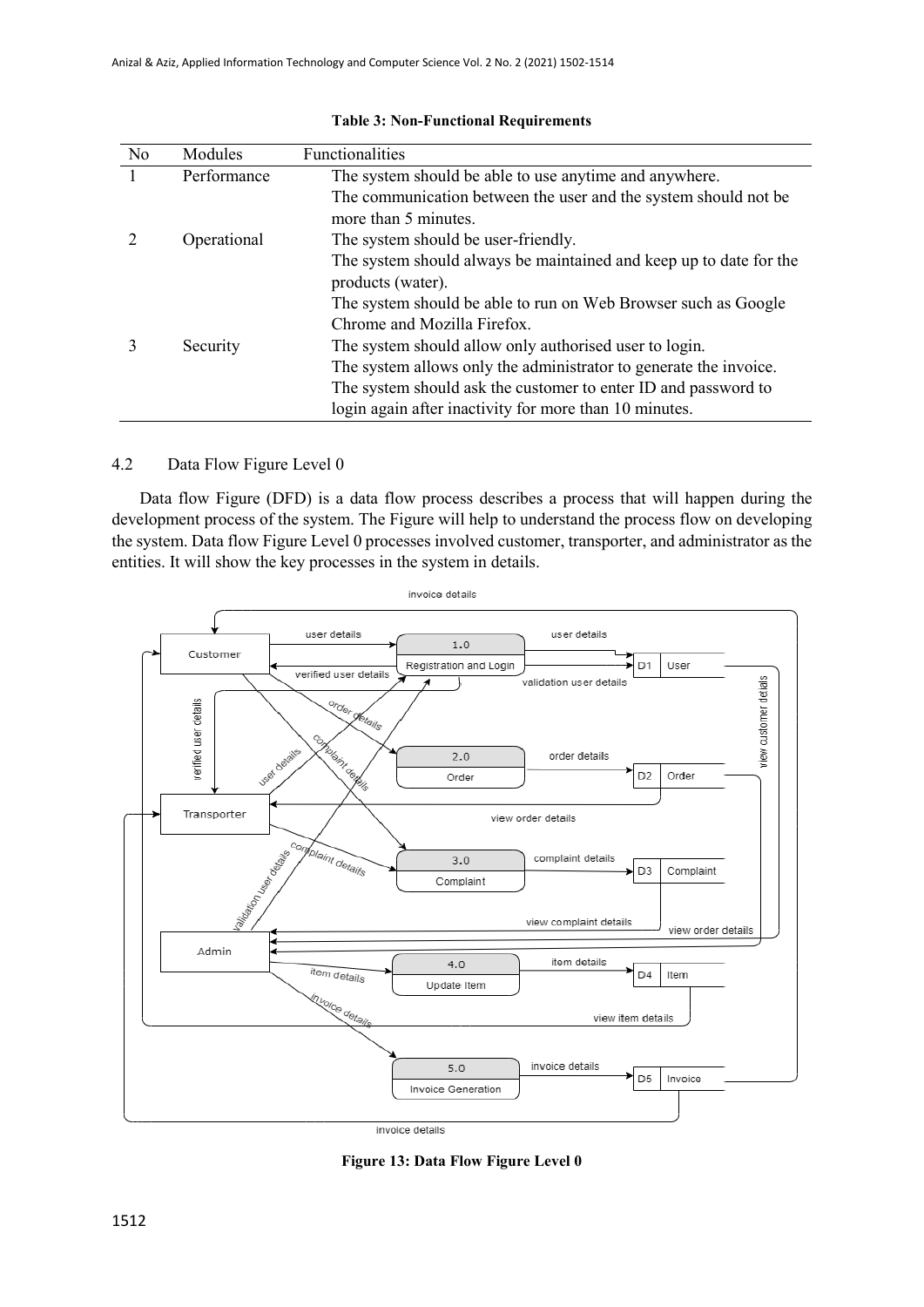#### 4.3 Entity Relationship Figure (ERD)



**Figure 14: Entity Relationship Figure (ERD)**

## **5. Conclusion**

This report consists of four parts which are part 1, part 2, part 3, and part 4. Part 1 are to introduce the proposed system with their problem statement, objectives, and scope of the project. Besides, Part 2 includes a description of the study of the literature review such as study domain, information about the water transportation management system and comparison between the existing system with the proposed system. Then, Part 3 explains the methodology used for the project development. Finally, Part 4, explains about the analysis system requirements, system design, design database and interface design of the proposed system. As for conclusion, e-Water Transportation Management System was developed to improvise the manual way on getting the fresh water for the customer. This system can assist the user on just ordering the water from the system in much safer and easier way. The system successfully developed the 3 user modules which are the customer, admin and transporter with different functionality and features. Despite having some limitation regarding this project, several opinions from the user have asked for little improvement to maximize the potential of the system but the system is still can be acceptable and do not affect the system performance level.